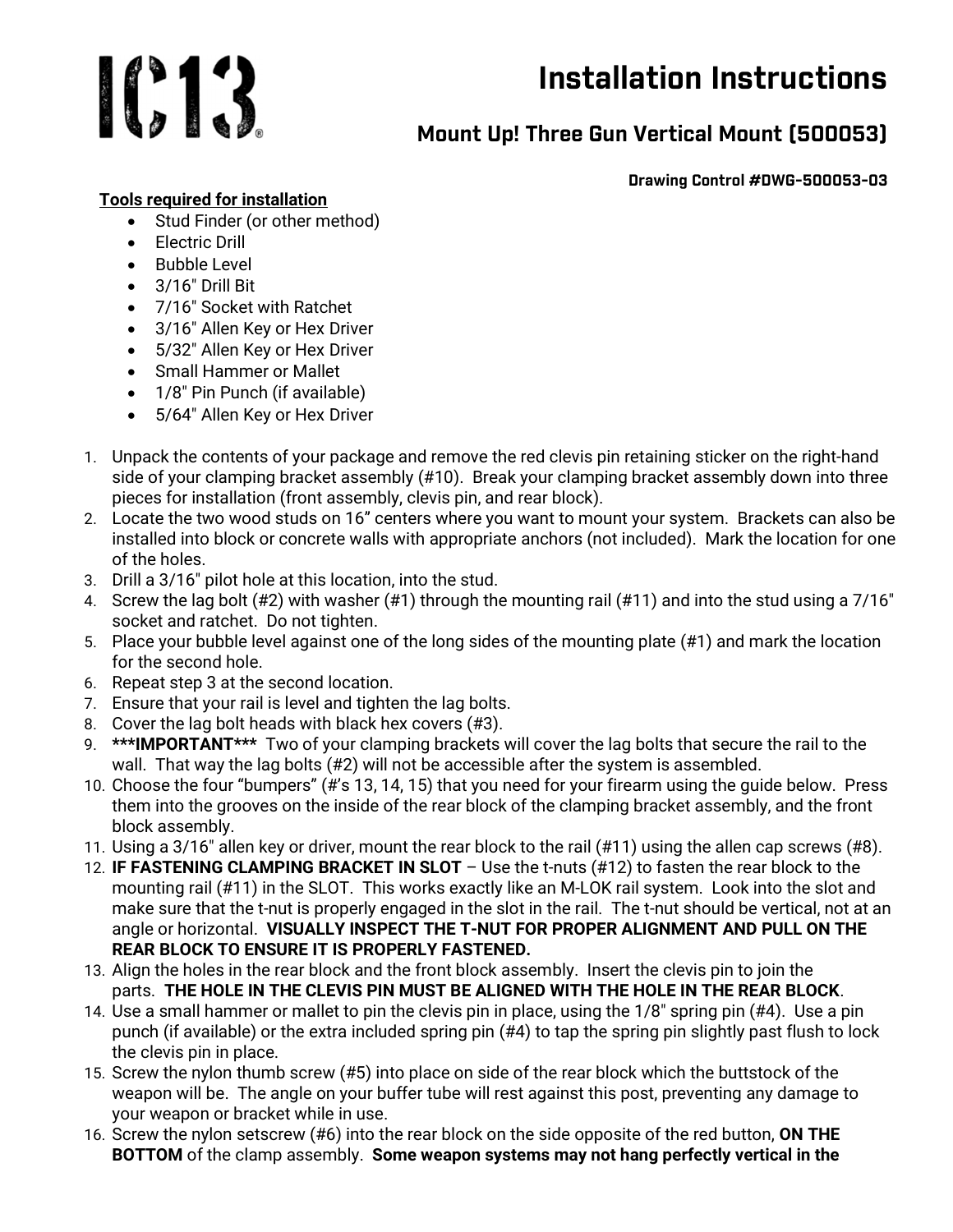bracket depending on weight distribution. USE THIS SETSCREW TO ACHIEVE PERFECT VERTICAL ALIGNMENT.

- 17. Unlock your bracket with the key (#7). Open the bracket by depressing the red button and place your firearm into the bracket. Close the bracket and ensure that the red release button has engaged. The bracket clamps on the buffer tube between the castle nut, and the angled portion of the tube.
- 18. TO LOCK YOUR BRACKET, REMOVE THE KEY AND PRESS THE PLUNGER INTO THE LOCK. DOUBLE CHECK THAT THE PLUNGER REMAINS IN POSITION, AND CHECK FOR PROPER LOCK BY ATTEMPTING THE DEPRESS THE RED BUTTON.
- 19. Repeat steps above for any additional clamping brackets being installed on your rail system.



## Bumper Selection Guide

For additional assisitance, contact us at **info@ic13.us** or 888-993-4213.